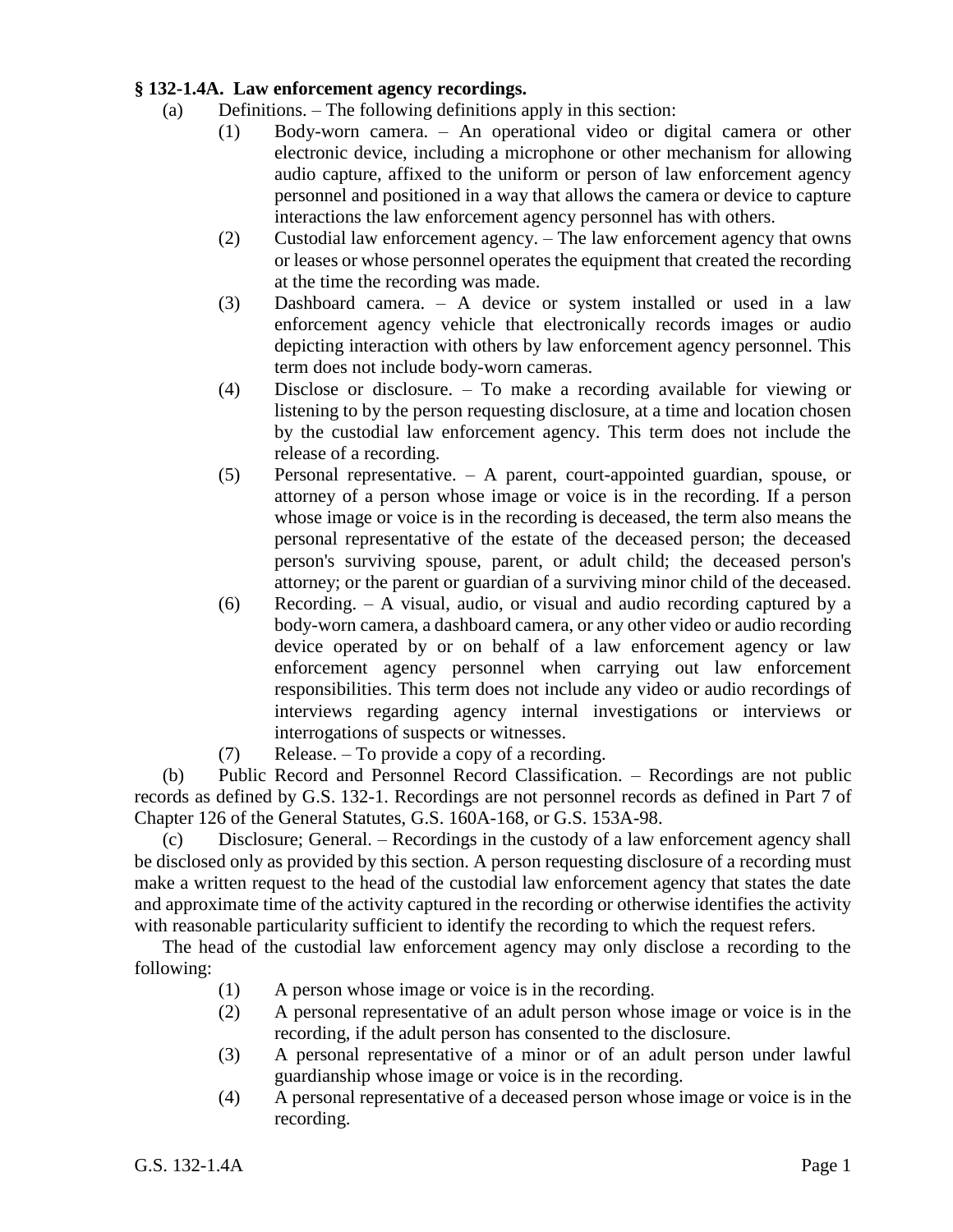(5) A personal representative of an adult person who is incapacitated and unable to provide consent to disclosure.

When disclosing the recording, the law enforcement agency shall disclose only those portions of the recording that are relevant to the person's request. A person who receives disclosure pursuant to this subsection shall not record or copy the recording.

(d) Disclosure; Factors for Consideration. – Upon receipt of the written request for disclosure, as promptly as possible, the custodial law enforcement agency must either disclose the portion of the recording relevant to the person's request or notify the requestor of the custodial law enforcement agency's decision not to disclose the recording to the requestor.

The custodial law enforcement agency may consider any of the following factors in determining if a recording is disclosed:

- (1) If the person requesting disclosure of the recording is a person authorized to receive disclosure pursuant to subsection (c) of this section.
- (2) If the recording contains information that is otherwise confidential or exempt from disclosure or release under State or federal law.
- (3) If disclosure would reveal information regarding a person that is of a highly sensitive personal nature.
- (4) If disclosure may harm the reputation or jeopardize the safety of a person.
- (5) If disclosure would create a serious threat to the fair, impartial, and orderly administration of justice.
- (6) If confidentiality is necessary to protect either an active or inactive internal or criminal investigation or potential internal or criminal investigation.

(e) Appeal of Disclosure Denial. – If a law enforcement agency denies disclosure pursuant to subsection (d) of this section, or has failed to provide disclosure more than three business days after the request for disclosure, the person seeking disclosure may apply to the superior court in any county where any portion of the recording was made for a review of the denial of disclosure. The court may conduct an in-camera review of the recording. The court may order the disclosure of the recording only if the court finds that the law enforcement agency abused its discretion in denying the request for disclosure. The court may only order disclosure of those portions of the recording that are relevant to the person's request. A person who receives disclosure pursuant to this subsection shall not record or copy the recording. An order issued pursuant to this subsection may not order the release of the recording.

In any proceeding pursuant to this subsection, the following persons shall be notified and those persons, or their designated representative, shall be given an opportunity to be heard at any proceeding: (i) the head of the custodial law enforcement agency, (ii) any law enforcement agency personnel whose image or voice is in the recording and the head of that person's employing law enforcement agency, and (iii) the District Attorney. Actions brought pursuant to this subsection shall be set down for hearing as soon as practicable, and subsequent proceedings in such actions shall be accorded priority by the trial and appellate courts.

G.S. 132-1.4A Page 2 (f) Release of Recordings to Certain Persons; Expedited Process. – Notwithstanding the provisions of subsection (g) of this section, a person authorized to receive disclosure pursuant to subsection (c) of this section, or the custodial law enforcement agency, may petition the superior court in any county where any portion of the recording was made for an order releasing the recording to a person authorized to receive disclosure. There shall be no fee for filing the petition which shall be filed on a form approved by the Administrative Office of the Courts and shall state the date and approximate time of the activity captured in the recording, or otherwise identify the activity with reasonable particularity sufficient to identify the recording. If the petitioner is a person authorized to receive disclosure, notice and an opportunity to be heard shall be given to the head of the custodial law enforcement agency. Petitions filed pursuant to this subsection shall be set down for hearing as soon as practicable and shall be accorded priority by the court.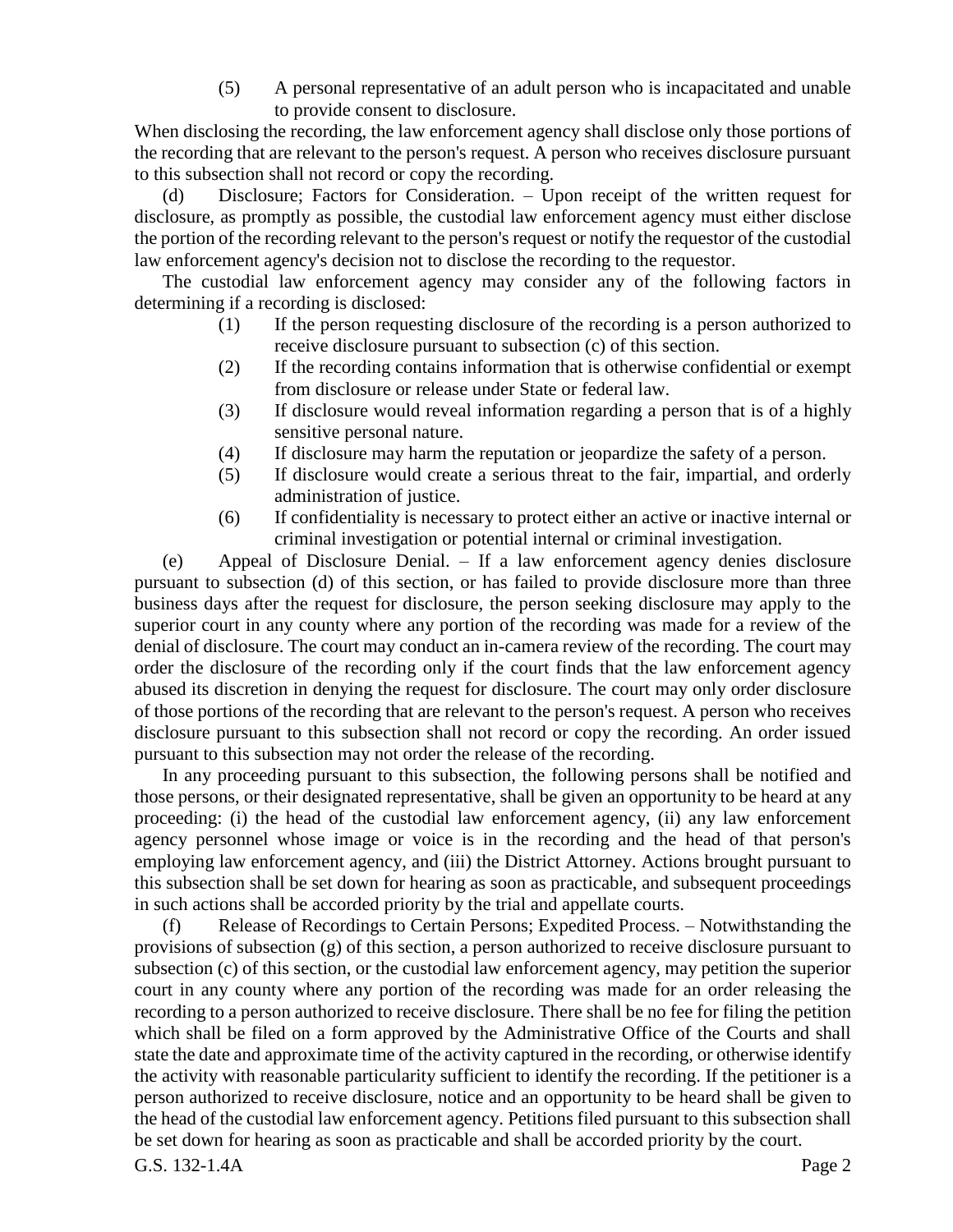The court shall first determine if the person to whom release of the recording is requested is a person authorized to receive disclosure pursuant to subsection (c) of this section. In making this determination, the court may conduct an in-camera review of the recording and may, in its discretion, allow the petitioner to be present to assist in identifying the image or voice in the recording that authorizes disclosure to the person to whom release is requested. If the court determines that the person is not authorized to receive disclosure pursuant to subsection (c) of this section, there shall be no right of appeal and the petitioner may file an action for release pursuant to subsection (g) of this section.

If the court determines that the person to whom release of the recording is requested is a person authorized to receive disclosure pursuant to subsection (c) of this section, the court shall consider the standards set out in subsection (g) of this section and any other standards the court deems relevant in determining whether to order the release of all or a portion of the recording. The court may conduct an in-camera review of the recording. The court shall release only those portions of the recording that are relevant to the person's request and may place any conditions or restrictions on the release of the recording that the court, in its discretion, deems appropriate.

(g) Release of Recordings; General; Court Order Required. – Recordings in the custody of a law enforcement agency shall only be released pursuant to court order. Any custodial law enforcement agency or any person requesting release of a recording may file an action in the superior court in any county where any portion of the recording was made for an order releasing the recording. The request for release must state the date and approximate time of the activity captured in the recording, or otherwise identify the activity with reasonable particularity sufficient to identify the recording to which the action refers. The court may conduct an in-camera review of the recording. In determining whether to order the release of all or a portion of the recording, in addition to any other standards the court deems relevant, the court shall consider the applicability of all of the following standards:

- (1) Release is necessary to advance a compelling public interest.
- (2) The recording contains information that is otherwise confidential or exempt from disclosure or release under State or federal law.
- (3) The person requesting release is seeking to obtain evidence to determine legal issues in a current or potential court proceeding.
- (4) Release would reveal information regarding a person that is of a highly sensitive personal nature.
- (5) Release may harm the reputation or jeopardize the safety of a person.
- (6) Release would create a serious threat to the fair, impartial, and orderly administration of justice.
- (7) Confidentiality is necessary to protect either an active or inactive internal or criminal investigation or potential internal or criminal investigation.
- (8) There is good cause shown to release all portions of a recording.

The court shall release only those portions of the recording that are relevant to the person's request, and may place any conditions or restrictions on the release of the recording that the court, in its discretion, deems appropriate.

In any proceeding pursuant to this subsection, the following persons shall be notified and those persons, or their designated representative, shall be given an opportunity to be heard at any proceeding: (i) the head of the custodial law enforcement agency, (ii) any law enforcement agency personnel whose image or voice is in the recording and the head of that person's employing law enforcement agency, and (iii) the District Attorney. Actions brought pursuant to this subsection shall be set down for hearing as soon as practicable, and subsequent proceedings in such actions shall be accorded priority by the trial and appellate courts.

G.S. 132-1.4A Page 3 (h) Release of Recordings; Law Enforcement Purposes. – Notwithstanding the requirements of subsections (c), (f), and (g) of this section, a custodial law enforcement agency